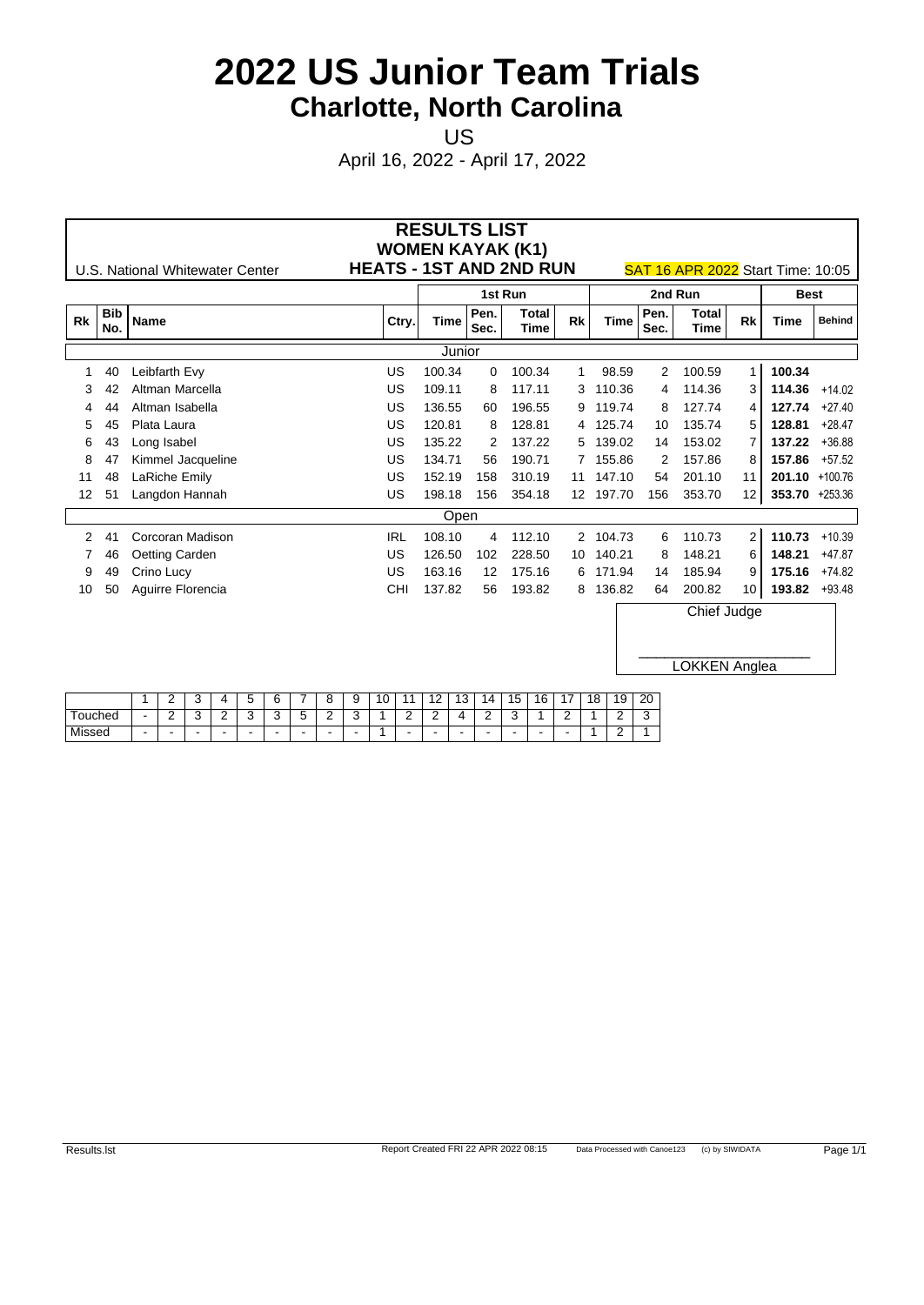US **US US US US** 

April 16, 2022 - April 17, 2022

|             |                   |                                 |                                | <b>RESULTS LIST</b>   |              |                      |           |           |              |                                   |              |                  |               |
|-------------|-------------------|---------------------------------|--------------------------------|-----------------------|--------------|----------------------|-----------|-----------|--------------|-----------------------------------|--------------|------------------|---------------|
|             |                   |                                 | <b>HEATS - 1ST AND 2ND RUN</b> | <b>MEN KAYAK (K1)</b> |              |                      |           |           |              |                                   |              |                  |               |
|             |                   | U.S. National Whitewater Center |                                |                       | 1st Run      |                      |           |           | 2nd Run      | SAT 16 APR 2022 Start Time: 10:25 |              | <b>Best</b>      |               |
| <b>Rk</b>   | <b>Bib</b><br>No. | <b>Name</b>                     | Ctry.                          | <b>Time</b>           | Pen.<br>Sec. | <b>Total</b><br>Time | <b>Rk</b> | Time      | Pen.<br>Sec. | <b>Total</b><br><b>Time</b>       | <b>Rk</b>    | Time             | <b>Behind</b> |
|             |                   |                                 |                                | Junior                |              |                      |           |           |              |                                   |              |                  |               |
| 2           | 102               | Jung Davis                      | US                             | 99.93                 | 2            | 101.93               |           | 1 104.35  | 4            | 108.35                            | 5            | 101.93           | $+2.43$       |
| 3           | 105               | Long Merle                      | US                             | 101.45                | 2            | 103.45               |           | 2 111.31  | 50           | 161.31                            | 12           | 103.45           | $+3.95$       |
| 4           | 103               | Long Kyler                      | US                             | 95.97                 | 8            | 103.97               |           | 3 108.83  | 8            | 116.83                            | 7            | 103.97           | $+4.47$       |
| 5           | 104               | Christie Williams John Coleman  | US                             | 102.02                | 4            | 106.02               |           | 4 101.46  | 6            | 107.46                            | 3            | 106.02           | $+6.52$       |
| 6           | 109               | Pathiyal Arjun                  | US                             | 104.70                | 52           | 156.70               |           | 11 102.86 | 4            | 106.86                            | 2            | 106.86           | $+7.36$       |
| $7^{\circ}$ | -101              | Sharp Sam                       | US                             | 99.34                 | 10           | 109.34               | 5         | 99.84     | 8            | 107.84                            | 4            | 107.84           | $+8.34$       |
| 8           |                   | Friedenson Trogon               | US                             | 107.66                | 2            | 109.66               | 6         | 112.24    | 62           | 174.24                            | 14           | 109.66           | $+10.16$      |
| 9           | 107               | Nothman Noah                    | US                             | 109.15                | 58           | 167.15               |           | 12 104.97 | 6            | 110.97                            | 6            | 110.97           | $+11.47$      |
| 10          | 106               | Southworth Benjamin             | US                             | 113.23                | 6            | 119.23               |           | 7 106.47  | 50           | 156.47                            | 11           | 119.23           | $+19.73$      |
| 11          | 112               | George Bennett                  | US                             | 119.94                | 12           | 131.94               |           | 9 112.76  | 10           | 122.76                            | 8            | 122.76           | $+23.26$      |
| 12          | 108               | Long Bryson                     | US                             | 119.12                | 10           | 129.12               |           | 8 118.92  | 108          | 226.92                            | 19           | 129.12           | $+29.62$      |
| 14          | 116               | Juntunen Jack                   | US                             | 121.86                | 58           | 179.86               |           | 15 128.85 | 8            | 136.85                            | 10           | $136.85 + 37.35$ |               |
| 15          | 110               | Delker Andrew                   | US                             | 143.70                | 60           | 203.70               |           | 16 119.27 | 52           | 171.27                            | 13           | $171.27 + 71.77$ |               |
| 16          | 119               | LaRiche lan                     | US                             | 168.71                | 8            | 176.71               |           | 13 199.76 | 54           | 253.76                            | 22           | 176.71           | $+77.21$      |
| 19          | 121               | <b>Hall Amir</b>                | US                             | 152.47                | 206          | 358.47               |           | 22 130.50 | 60           | 190.50                            | 16           | 190.50           | $+91.00$      |
| 21          | 113               | Agrawal Kiran                   | US                             | 131.27                | 112          | 243.27               |           | 19 122.67 | 106          | 228.67                            | 20           | 228.67 +129.17   |               |
| 22          | 120               | <b>Bronson Theodore</b>         | US                             | 172.49                | 166          | 338.49               |           | 20 173.47 | 64           | 237.47                            | 21           | 237.47 +137.97   |               |
|             |                   | 23 122 Nijhawan Nikhil          | US                             | 128.57                | 414          | 542.57               | 23        |           | 106          | <b>DNF</b>                        |              | 542.57 +443.07   |               |
|             |                   |                                 |                                | Open                  |              |                      |           |           |              |                                   |              |                  |               |
|             | 1 100             | Friedenson Kaelin               | US                             | 97.04                 | 54           | 151.04               | 10        | 95.50     | 4            | 99.50                             | $\mathbf{1}$ | 99.50            |               |
|             | 13 117            | Pathiyal Ashwin                 | US                             | 158.12                | 62           | 220.12               |           | 17 132.33 | 4            | 136.33                            | 9            | 136.33           | $+36.83$      |
| 17          | 114               | Pathiyal Aditya                 | US                             | 164.63                | 14           | 178.63               |           | 14 166.33 | 58           | 224.33                            | 18           | 178.63           | $+79.13$      |
| 18          | 115               | Christie Williams Wyatt         | US                             | 178.48                | 58           | 236.48               |           | 18 126.66 | 56           | 182.66                            | 15           | 182.66           | $+83.16$      |
| 20          | 118               | Soto Eldredge Geral Manuel      | CHI                            | 141.20                | 208          | 349.20               |           | 21 146.23 | 54           | 200.23                            | 17           | 200.23 +100.73   |               |
|             |                   |                                 |                                |                       |              |                      |           |           |              | Chief Judge                       |              |                  |               |
|             |                   |                                 |                                |                       |              |                      |           |           |              |                                   |              |                  |               |
|             |                   |                                 |                                |                       |              |                      |           |           |              |                                   |              |                  |               |

|                     | -  |   | $\mathbf{u}$ | $\sim$<br>$\sim$              |    | 9           | $\sqrt{2}$<br>ັ | . .         | $\sim$ | $\sqrt{2}$<br>∪ו | 14  | 15 | 16<br>$\cdot$ $\circ$ | $\overline{ }$           | 18 | 19          | 20       |
|---------------------|----|---|--------------|-------------------------------|----|-------------|-----------------|-------------|--------|------------------|-----|----|-----------------------|--------------------------|----|-------------|----------|
| <u>—</u><br>Touched | ٠. | - | $\sim$<br>◡  | $\overline{\phantom{0}}$<br>- |    | -<br>∽<br>ັ | $\mathbf{u}$    | -<br>∽<br>w |        | -                | 4   |    | ∽<br>-                |                          | -  |             | -        |
| Missed              |    |   | $\sim$<br>-  |                               | -- | $\sim$      | -               |             |        |                  | . . |    |                       | $\overline{\phantom{a}}$ |    | $\sim$<br>- | <u>_</u> |

LOKKEN Anglea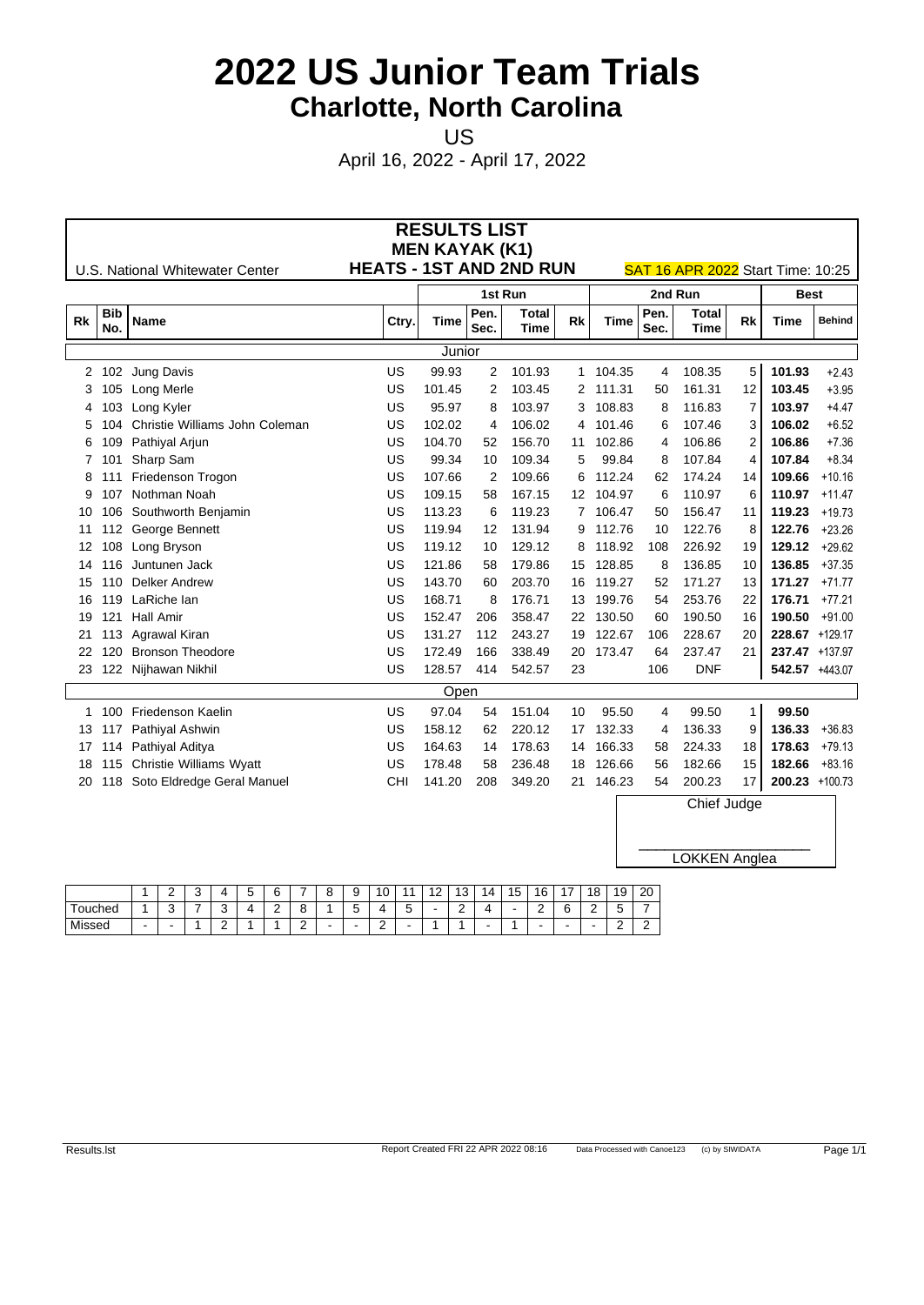US **US US US US** 

|         |            |             | U.S. National Whitewater Center |        |                          |        |        |                          |        |        |                          |                          |        |        | <b>RESULTS LIST</b><br><b>WOMEN CANOE SINGLE (C1)</b><br><b>HEATS - 1ST AND 2ND RUN</b> |                          |                          |        |                |                          |                          | SAT 16 APR 2022 Start Time: 11:01 |                |        |                  |
|---------|------------|-------------|---------------------------------|--------|--------------------------|--------|--------|--------------------------|--------|--------|--------------------------|--------------------------|--------|--------|-----------------------------------------------------------------------------------------|--------------------------|--------------------------|--------|----------------|--------------------------|--------------------------|-----------------------------------|----------------|--------|------------------|
|         |            |             |                                 |        |                          |        |        |                          |        |        |                          |                          |        |        |                                                                                         | 1st Run                  |                          |        |                |                          |                          | 2nd Run                           |                |        | <b>Best</b>      |
| Rk      | Bib<br>No. | <b>Name</b> |                                 |        |                          |        |        |                          |        |        |                          | Ctry.                    | Time   |        | Pen.<br>Sec.                                                                            |                          | Total<br>Time            | Rk     |                | Time                     | Pen.<br>Sec.             | Total<br>Time                     | <b>Rk</b>      | Time   | <b>Behind</b>    |
|         |            |             |                                 |        |                          |        |        |                          |        |        |                          |                          |        | Junior |                                                                                         |                          |                          |        |                |                          |                          |                                   |                |        |                  |
|         | 60         |             | Leibfarth Evy                   |        |                          |        |        |                          |        |        |                          | US.                      | 105.17 |        | $\overline{4}$                                                                          |                          | 109.17                   |        |                | 1 107.04                 |                          | $0$ 107.04                        | $\mathbf{1}$   | 107.04 |                  |
|         | 61         |             | Altman Marcella                 |        |                          |        |        |                          |        |        |                          | US                       | 149.77 |        | 6                                                                                       |                          | 155.77                   |        |                | 2 122.64                 |                          | 2 124.64                          | 2 <sup>2</sup> | 124.64 | +17.60           |
| 3       | 62         |             | Altman Isabella                 |        |                          |        |        |                          |        |        |                          | US.                      | 130.59 |        | 58                                                                                      |                          | 188.59                   |        |                | 3 137.10                 |                          | 4 141.10                          | 3              |        | $141.10 + 34.06$ |
|         |            |             |                                 |        |                          |        |        |                          |        |        |                          |                          |        |        |                                                                                         |                          |                          |        |                |                          |                          | Chief Judge<br>LOKKEN Anglea      |                |        |                  |
|         |            |             | 2                               | 3      | 4                        | 5      | 6      |                          | 8      | 9      | 10                       | 11                       | 12     | 13     | 14                                                                                      | 15                       | 16                       | 17     | 18             | 19                       | 20                       |                                   |                |        |                  |
| Touched |            | $\,$        | $\overline{\phantom{a}}$        |        | $\overline{\phantom{a}}$ | $\sim$ |        | $\overline{\phantom{0}}$ | $\,$   | $\,$   | $\overline{\phantom{a}}$ |                          |        | $\sim$ |                                                                                         |                          | $\overline{\phantom{a}}$ |        |                |                          |                          |                                   |                |        |                  |
| Missed  |            | $\sim$      | $\overline{\phantom{a}}$        | $\sim$ | $\sim$                   | $\sim$ | $\sim$ | $\sim$                   | $\sim$ | $\sim$ | $\overline{\phantom{a}}$ | $\overline{\phantom{a}}$ | $\sim$ | $\sim$ | $\sim$                                                                                  | $\overline{\phantom{0}}$ | $\overline{\phantom{a}}$ | $\sim$ | $\blacksquare$ | $\overline{\phantom{a}}$ | $\overline{\phantom{a}}$ |                                   |                |        |                  |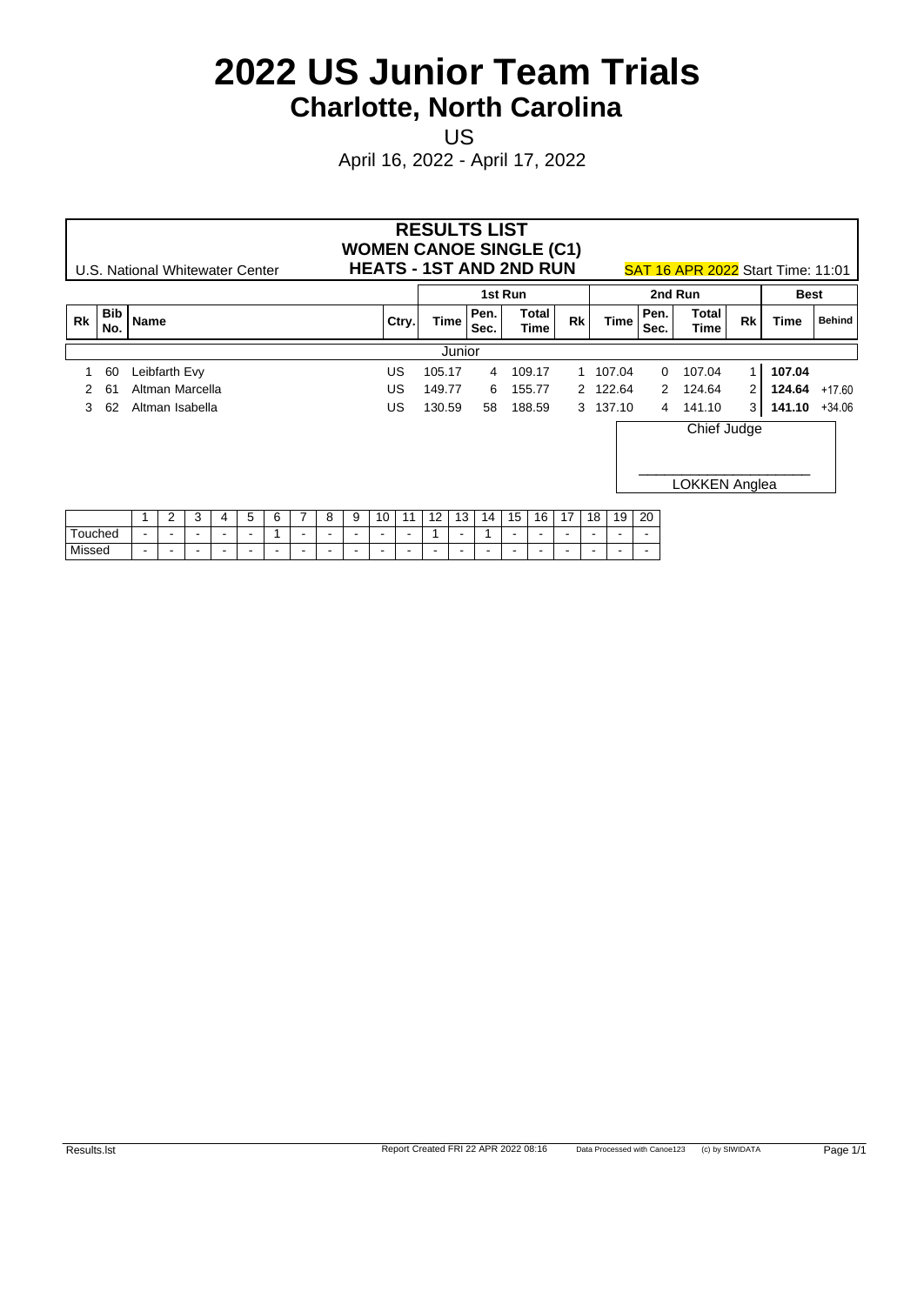US **US US US US** 

|         |                   | U.S. National Whitewater Center |                          |   |                          |                |                          |   |   |                          |                          |        |        | <b>RESULTS LIST</b><br><b>MEN CANOE SINGLE (C1)</b><br><b>HEATS - 1ST AND 2ND RUN</b> |                          |               |    |                          |          |              | <b>SAT 16 APR 2022 Start Time: 11:07</b> |                |                |               |
|---------|-------------------|---------------------------------|--------------------------|---|--------------------------|----------------|--------------------------|---|---|--------------------------|--------------------------|--------|--------|---------------------------------------------------------------------------------------|--------------------------|---------------|----|--------------------------|----------|--------------|------------------------------------------|----------------|----------------|---------------|
|         |                   |                                 |                          |   |                          |                |                          |   |   |                          |                          |        |        |                                                                                       | 1st Run                  |               |    |                          |          |              | 2nd Run                                  |                | <b>Best</b>    |               |
| Rk      | <b>Bib</b><br>No. | <b>Name</b>                     |                          |   |                          |                |                          |   |   |                          | Ctry.                    |        | Time   | Pen.<br>Sec.                                                                          |                          | Total<br>Time | Rk |                          | Time     | Pen.<br>Sec. | Total<br>Time                            | Rk             | Time           | <b>Behind</b> |
|         |                   |                                 |                          |   |                          |                |                          |   |   |                          |                          |        | Junior |                                                                                       |                          |               |    |                          |          |              |                                          |                |                |               |
| 2 71    |                   | Bohn Luca                       |                          |   |                          |                |                          |   |   |                          | US                       |        |        | 176.37 214                                                                            |                          | 390.37        |    |                          | 2 146.08 | 166          | 312.08                                   | 2 <sup>2</sup> | 312.08 +201.70 |               |
|         |                   |                                 |                          |   |                          |                |                          |   |   |                          |                          |        | Open   |                                                                                       |                          |               |    |                          |          |              |                                          |                |                |               |
|         | 70                | <b>Francis Nathaniel</b>        |                          |   |                          |                |                          |   |   |                          | US                       | 102.38 |        |                                                                                       |                          | 8 110.38      |    |                          | 1 104.99 | 54           | 158.99                                   | 1 <sup>1</sup> | 110.38         |               |
|         |                   |                                 |                          |   |                          |                |                          |   |   |                          |                          |        |        |                                                                                       |                          |               |    |                          |          |              | Chief Judge<br>LOKKEN Anglea             |                |                |               |
|         |                   |                                 | $\overline{2}$           | 3 | 4                        | 5              | 6                        | 8 | 9 | 10                       | 11                       | 12     | 13     | 14                                                                                    | 15                       | 16            | 17 | 18                       | 19       | 20           |                                          |                |                |               |
| Touched |                   | $\sim$                          | $\sim$                   |   |                          | $\sim$         | $\overline{\phantom{a}}$ |   |   | $\overline{\phantom{a}}$ | $\overline{\phantom{a}}$ |        | $\sim$ | $\sim$                                                                                | $\overline{\phantom{a}}$ |               | 2  | $\overline{\phantom{a}}$ | $\,$     |              |                                          |                |                |               |
| Missed  |                   |                                 | $\overline{\phantom{a}}$ |   | $\overline{\phantom{a}}$ | $\blacksquare$ |                          |   |   |                          |                          |        | $\sim$ | $\overline{\phantom{a}}$                                                              |                          |               |    |                          |          |              |                                          |                |                |               |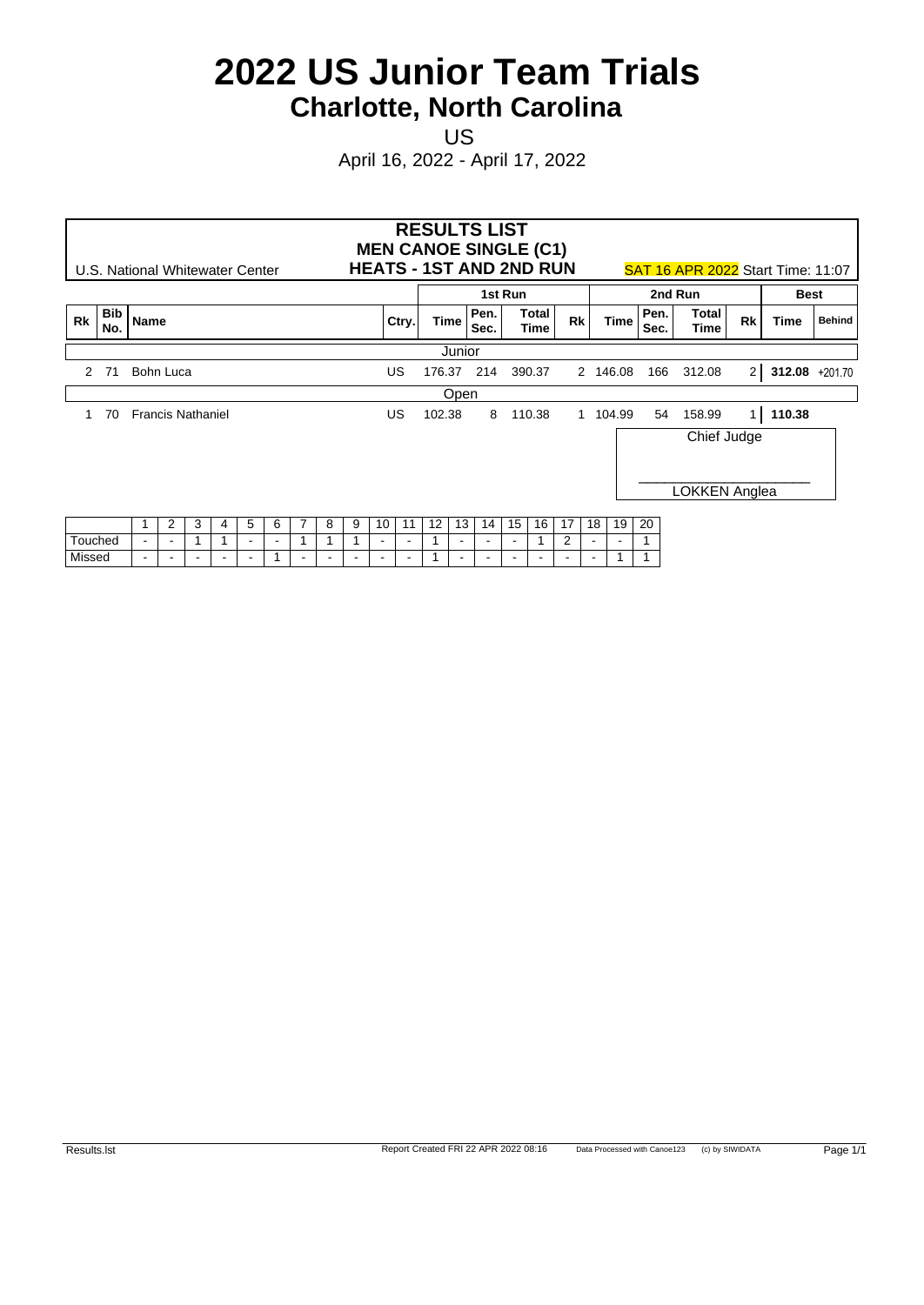US **US US US US** 

April 16, 2022 - April 17, 2022

|           |                   |                                 |                                | <b>RESULTS LIST</b><br><b>WOMEN KAYAK (K1)</b> |              |               |           |             |                  |                                          |                |                 |               |
|-----------|-------------------|---------------------------------|--------------------------------|------------------------------------------------|--------------|---------------|-----------|-------------|------------------|------------------------------------------|----------------|-----------------|---------------|
|           |                   | U.S. National Whitewater Center | <b>HEATS - 1ST AND 2ND RUN</b> |                                                |              |               |           |             |                  | <b>SUN 17 APR 2022 Start Time: 10:05</b> |                |                 |               |
|           |                   |                                 |                                |                                                |              | 1st Run       |           |             |                  | 2nd Run                                  |                | <b>Best</b>     |               |
| <b>Rk</b> | <b>Bib</b><br>No. | <b>Name</b>                     | Ctry.                          | Time                                           | Pen.<br>Sec. | Total<br>Time | <b>Rk</b> | <b>Time</b> | Pen.<br>Sec.     | <b>Total</b><br>Time                     | <b>Rk</b>      | Time            | <b>Behind</b> |
|           |                   |                                 |                                | Junior                                         |              |               |           |             |                  |                                          |                |                 |               |
|           | 40                | Leibfarth Evy                   | US.                            | 98.91                                          | 0            | 98.91         |           | 97.64       | $\Omega$         | 97.64                                    | $\mathbf{1}$   | 97.64           |               |
|           | 42                | Altman Marcella                 | US                             | 118.81                                         | 6            | 124.81        |           | 2 114.70    | 8                | 122.70                                   | 3              | 122.70          | $+25.06$      |
| 3         | 44                | Altman Isabella                 | US                             | 125.48                                         | 8            | 133.48        |           | 4 129.68    | 8                | 137.68                                   | 4              |                 | 133.48 +35.84 |
| 4         | 45                | Plata Laura                     | US                             | 148.70                                         | 16           | 164.70        |           | 6 175.89    | 62               | 237.89                                   | 11             | 164.70          | $+67.06$      |
| 5         |                   | Long Isabel                     | US                             | 180.79                                         | 14           | 194.79        |           | 9 151.52    | 14               | 165.52                                   | 7              | 165.52          | $+67.88$      |
| 6         |                   | Kimmel Jacqueline               | US                             | 155.95                                         | 12           | 167.95        |           | 7 163.48    | 58               | 221.48                                   | 10             |                 | 167.95 +70.31 |
|           | 48                | LaRiche Emily                   | US                             | 260.58                                         | 310          | 570.58        |           | 12 185.76   | 10               | 195.76                                   | 8              |                 | 195.76 +98.12 |
| 8         | 51                | Langdon Hannah                  | US                             | 218.92                                         | 312          | 530.92        |           | 11 178.41   | 60               | 238.41                                   | 12             | 238.41 +140.77  |               |
|           |                   |                                 |                                | Open                                           |              |               |           |             |                  |                                          |                |                 |               |
|           | 41                | Corcoran Madison                | <b>IRL</b>                     | 114.58                                         | 54           | 168.58        |           | 8 111.35    |                  | 4 115.35                                 | $\overline{2}$ | 115.35          |               |
|           | 46                | Oetting Carden                  | US                             | 130.59                                         | 2            | 132.59        |           | 3 133.18    | 6                | 139.18                                   | 5              | 132.59          | $+17.24$      |
|           | 50                | Aguirre Florencia               | CHI                            | 150.60                                         | 14           | 164.60        |           | 5 150.37    | 14               | 164.37                                   | 6              | 164.37          | $+49.02$      |
| 4         | 49                | Crino Lucy                      | US                             | 218.63                                         | 66           | 284.63        |           | 10 188.16   | 12 <sup>12</sup> | 200.16                                   | 9              | $200.16 +84.81$ |               |
|           |                   |                                 |                                |                                                |              |               |           |             |                  | Chief Judge                              |                |                 |               |

LOKKEN Anglea

|            |        |     | $\cdot$ |                               | ∽ | $\sim$         |     |        | 10       |              |   | . | $\overline{4}$ | 15 | 16                       | $\overline{\phantom{a}}$ | 18                | 19 | 20<br>__       |
|------------|--------|-----|---------|-------------------------------|---|----------------|-----|--------|----------|--------------|---|---|----------------|----|--------------------------|--------------------------|-------------------|----|----------------|
| $T$ ouched | $\sim$ | -   |         | $\overline{\phantom{0}}$<br>- | - | $\overline{ }$ | n   | $\sim$ | <u>_</u> | u<br>$\cdot$ | ັ |   |                |    | -                        | -                        | $\sim$<br>$\cdot$ |    | $\epsilon$<br> |
| Missed     |        | . . |         |                               |   |                | . . | . .    |          |              | - |   | $\sim$         |    | $\overline{\phantom{a}}$ | -                        |                   |    |                |

 $\overline{\phantom{a}}$  , and the set of the set of the set of the set of the set of the set of the set of the set of the set of the set of the set of the set of the set of the set of the set of the set of the set of the set of the s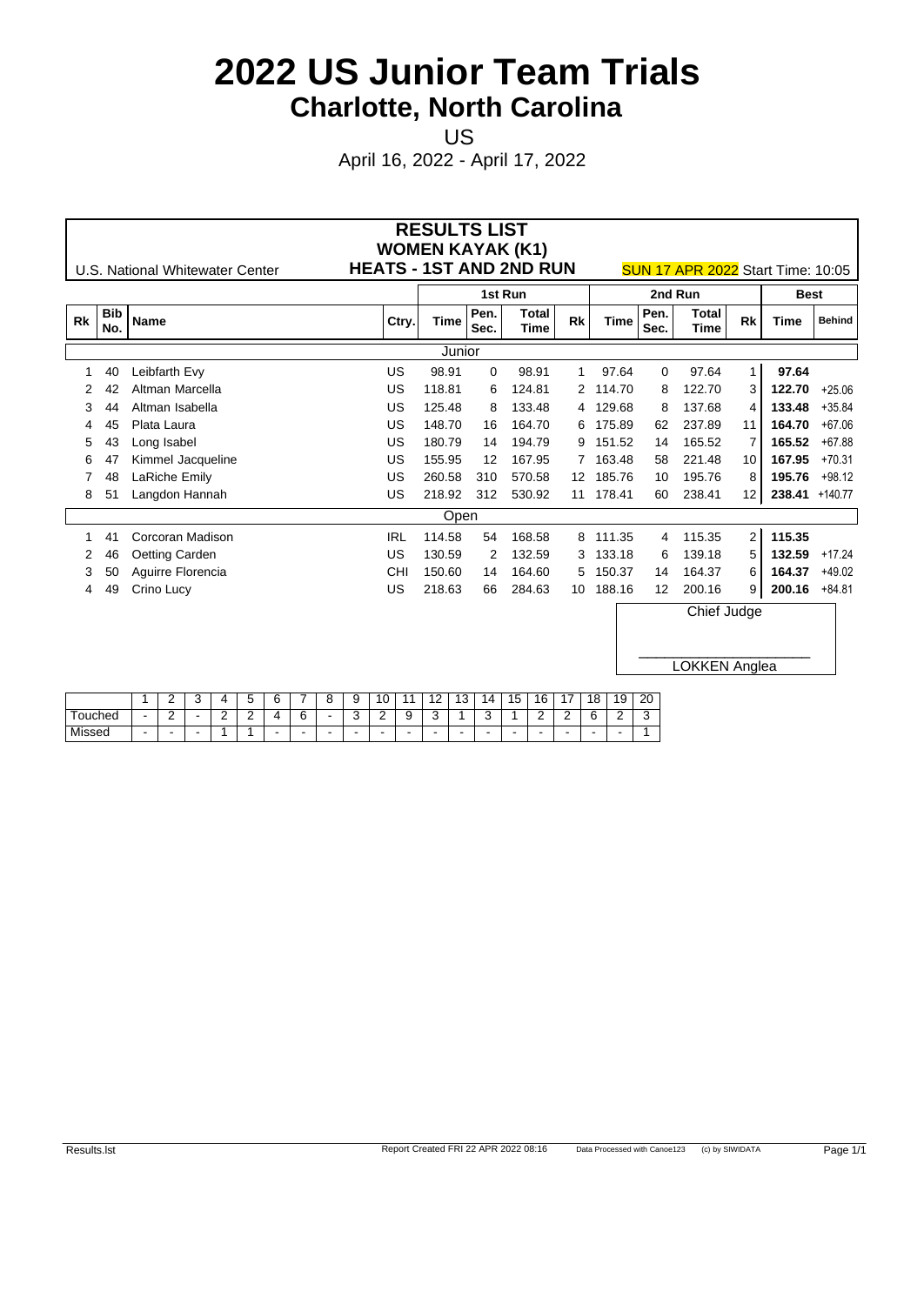US **US US US US** 

April 16, 2022 - April 17, 2022

|           |                   |                                 |                                | <b>RESULTS LIST</b>   |                   |                             |           |           |              |                                          |                |                  |               |
|-----------|-------------------|---------------------------------|--------------------------------|-----------------------|-------------------|-----------------------------|-----------|-----------|--------------|------------------------------------------|----------------|------------------|---------------|
|           |                   | U.S. National Whitewater Center | <b>HEATS - 1ST AND 2ND RUN</b> | <b>MEN KAYAK (K1)</b> |                   |                             |           |           |              | <b>SUN 17 APR 2022</b> Start Time: 10:25 |                |                  |               |
|           |                   |                                 |                                |                       | 1st Run           |                             |           |           |              | 2nd Run                                  |                | <b>Best</b>      |               |
| <b>Rk</b> | <b>Bib</b><br>No. | <b>Name</b>                     | Ctry.                          | Time                  | Pen.<br>Sec.      | <b>Total</b><br><b>Time</b> | <b>Rk</b> | Time      | Pen.<br>Sec. | <b>Total</b><br><b>Time</b>              | <b>Rk</b>      | <b>Time</b>      | <b>Behind</b> |
|           |                   |                                 |                                | Junior                |                   |                             |           |           |              |                                          |                |                  |               |
|           | 1 105             | Long Merle                      | US                             | 102.27                | 52                | 154.27                      |           | 11 102.89 | 4            | 106.89                                   | 2              | 106.89           |               |
| 2         | 107               | Nothman Noah                    | US                             | 116.73                | 6                 | 122.73                      | 6         | 105.05    | 4            | 109.05                                   | 3              | 109.05           | $+2.16$       |
| 3         |                   | Sharp Sam                       | US                             | 95.89                 | 110               | 205.89                      |           | 18 105.86 | 4            | 109.86                                   | 4              | 109.86           | $+2.97$       |
| 4         | 104               | Christie Williams John Coleman  | US                             | 112.09                | 2                 | 114.09                      |           | 2 102.62  | 8            | 110.62                                   | 5              | 110.62           | $+3.73$       |
| 5         | 109               | Pathiyal Arjun                  | US                             | 120.89                | $12 \overline{ }$ | 132.89                      |           | 8 108.01  | 6            | 114.01                                   | 6              | 114.01           | $+7.12$       |
| 6         | 102               | Jung Davis                      | US                             | 113.83                | 8                 | 121.83                      |           | 5 113.11  | 2            | 115.11                                   | $\overline{7}$ | 115.11           | $+8.22$       |
|           |                   | Friedenson Trogon               | US                             | 112.40                | 4                 | 116.40                      |           | 3 125.08  | 54           | 179.08                                   | 15             | 116.40           | $+9.51$       |
| 8         | 106               | Southworth Benjamin             | US                             | 113.30                | 6                 | 119.30                      |           | 4 119.05  | 12           | 131.05                                   | 8              | 119.30           | $+12.41$      |
| 9         | 108               | Long Bryson                     | US                             | 119.76                | 10                | 129.76                      |           | 7 127.08  | 8            | 135.08                                   | 10             | 129.76           | $+22.87$      |
| 10        | 110               | Delker Andrew                   | US                             | 140.07                | 58                | 198.07                      |           | 17 128.00 | 6            | 134.00                                   | 9              | 134.00           | $+27.11$      |
| 11        | 112               | George Bennett                  | US                             | 125.41                | 10                | 135.41                      |           | 9 130.81  | 6            | 136.81                                   | 11             | 135.41           | $+28.52$      |
| 12        | 113               | <b>Agrawal Kiran</b>            | US                             | 143.99                | 10                | 153.99                      |           | 10 148.86 | 64           | 212.86                                   | 17             | 153.99           | $+47.10$      |
| 13        | 121               | <b>Hall Amir</b>                | US                             | 149.99                | 10                | 159.99                      |           | 12 204.11 | 18           | 222.11                                   | 18             | 159.99           | $+53.10$      |
| 14        | 116               | Juntunen Jack                   | US                             | 157.19                | 8                 | 165.19                      |           | 13 110.88 | 56           | 166.88                                   | 13             | 165.19           | $+58.30$      |
| 15        | 103               | Long Kyler                      | US                             | 112.98                | 58                | 170.98                      |           | 14 114.34 | 54           | 168.34                                   | 14             | $168.34 + 61.45$ |               |
| 16        | 120               | <b>Bronson Theodore</b>         | US                             | 205.65                | $12 \overline{ }$ | 217.65                      |           | 19 193.60 | 162          | 355.60                                   | 22             | 217.65 +110.76   |               |
| 17        |                   | 119 LaRiche lan                 | US                             | 181.75                | 64                | 245.75                      |           | 20 175.96 | 56           | 231.96                                   | 21             | 231.96 +125.07   |               |
|           |                   |                                 |                                | Open                  |                   |                             |           |           |              |                                          |                |                  |               |
|           | 100               | Friedenson Kaelin               | US                             | 96.98                 | 6                 | 102.98                      | 1         | 96.03     | 6            | 102.03                                   | $\mathbf{1}$   | 102.03           |               |
|           | 2 115             | <b>Christie Williams Wyatt</b>  | US                             | 222.43                | 66                | 288.43                      |           | 21 153.26 | 6            | 159.26                                   | 12             | 159.26           | $+57.23$      |
| 3         | 114               | Pathiyal Aditya                 | US                             | 165.87                | 8                 | 173.87                      |           | 15 168.26 | 54           | 222.26                                   | 19             | 173.87 +71.84    |               |
| 4         | 118               | Soto Eldredge Geral Manuel      | CHI                            | 165.04                | 12                | 177.04                      |           | 16 158.71 | 70           | 228.71                                   | 20             | 177.04           | $+75.01$      |
|           |                   | 5 117 Pathiyal Ashwin           | US                             | 146.44                | 208               | 354.44                      |           | 22 163.11 | 16           | 179.11                                   | 16             | $179.11 + 77.08$ |               |
|           |                   |                                 |                                |                       |                   |                             |           |           |              | Chief Judge                              |                |                  |               |

|              | <u>_</u> | $\cdot$ | $\mathbf{u}$ |          | $\sim$<br>$\sim$  | $\cdot$                  | 9                | $\sqrt{2}$<br><b>IV</b> |                          | . . | ں ا    | 14                            | 15 | 16    | $\rightarrow$            | 18 | 19     | 20 |
|--------------|----------|---------|--------------|----------|-------------------|--------------------------|------------------|-------------------------|--------------------------|-----|--------|-------------------------------|----|-------|--------------------------|----|--------|----|
| ÷<br>Touched |          |         | $\mathbf{u}$ | . .<br>. | $\sim$<br>$\cdot$ | v                        | $\sim$<br>۰<br>╰ |                         |                          |     | -<br>u | $\overline{\phantom{0}}$<br>- |    | u<br> | $\overline{\phantom{a}}$ |    |        | -  |
| Missed       |          |         |              |          |                   | $\overline{\phantom{0}}$ | -                | -                       | $\overline{\phantom{a}}$ | -   |        | . .                           |    |       |                          |    | ∽<br>- |    |

 $\overline{\phantom{a}}$  , and the set of the set of the set of the set of the set of the set of the set of the set of the set of the set of the set of the set of the set of the set of the set of the set of the set of the set of the s

LOKKEN Anglea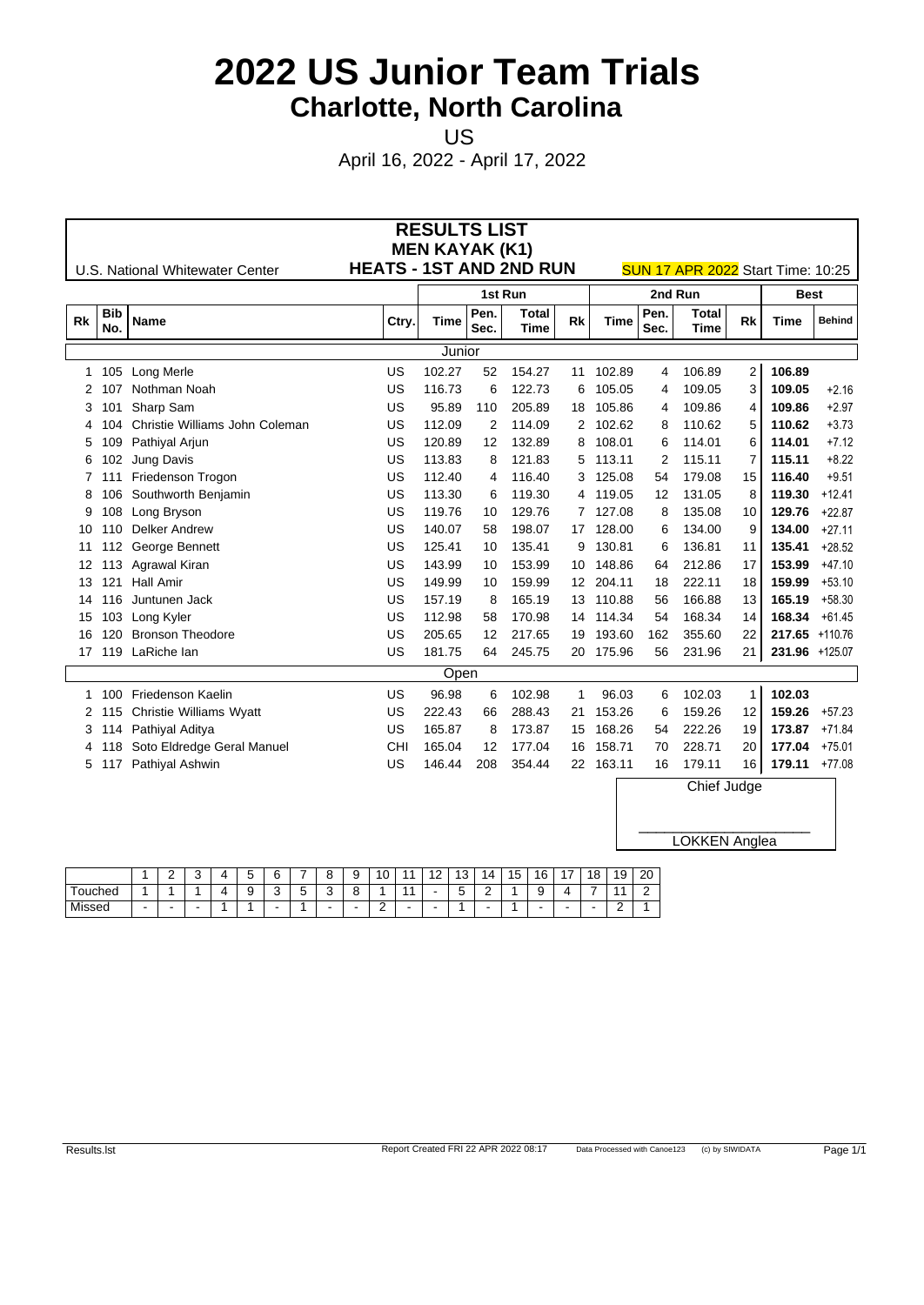US **US US US US** 

|         | U.S. National Whitewater Center |                                  |                          |                          |                          |                          |                          |        |        |                          |                          |                          |                          |                          | <b>RESULTS LIST</b><br><b>WOMEN CANOE SINGLE (C1)</b><br><b>HEATS - 1ST AND 2ND RUN</b> |                          |                          |        |    |                          |                          | <b>SUN 17 APR 2022</b> Start Time: 11:01 |           |                  |               |
|---------|---------------------------------|----------------------------------|--------------------------|--------------------------|--------------------------|--------------------------|--------------------------|--------|--------|--------------------------|--------------------------|--------------------------|--------------------------|--------------------------|-----------------------------------------------------------------------------------------|--------------------------|--------------------------|--------|----|--------------------------|--------------------------|------------------------------------------|-----------|------------------|---------------|
|         |                                 |                                  |                          |                          |                          |                          |                          |        |        |                          |                          |                          |                          |                          |                                                                                         | 1st Run                  |                          |        |    |                          |                          | 2nd Run                                  |           | <b>Best</b>      |               |
| Rk      | Bib<br>No.                      | Name                             |                          |                          |                          |                          |                          |        |        |                          |                          | Ctry.                    | <b>Time</b>              |                          | Pen.<br>Sec.                                                                            |                          | Total<br>Time            | Rk     |    | Time                     | Pen.<br>Sec.             | Total<br>Time                            | <b>Rk</b> | <b>Time</b>      | <b>Behind</b> |
|         |                                 |                                  |                          |                          |                          |                          |                          |        |        |                          |                          |                          |                          | Junior                   |                                                                                         |                          |                          |        |    |                          |                          |                                          |           |                  |               |
|         | 60                              | Leibfarth Evy                    |                          |                          |                          |                          |                          |        |        |                          |                          | <b>US</b>                | 109.82                   |                          |                                                                                         |                          | 2 111.82                 |        |    | 1 111.09                 | $\overline{0}$           | 111.09                                   |           | 111.09           |               |
|         | -61                             | Altman Marcella                  |                          |                          |                          |                          |                          |        |        |                          |                          | US                       | 129.72                   |                          |                                                                                         |                          | 6 135.72                 | 2      |    |                          | $\overline{0}$           | <b>DNS</b>                               |           | $135.72 +24.63$  |               |
| 3       | 62                              | Altman Isabella                  |                          |                          |                          |                          |                          |        |        |                          |                          | US.                      | 144.02                   |                          |                                                                                         |                          | 4 148.02                 | 3      |    |                          | 50                       | <b>DNF</b>                               |           | $148.02 + 36.93$ |               |
|         |                                 |                                  |                          |                          |                          |                          |                          |        |        |                          |                          |                          |                          |                          |                                                                                         |                          |                          |        |    |                          |                          | Chief Judge<br><b>LOKKEN Anglea</b>      |           |                  |               |
|         |                                 |                                  | 2                        | 3                        | 4                        | 5                        | 6                        |        | 8      | 9                        | 10                       | 11                       | 12                       | 13                       | 14                                                                                      | 15                       | 16                       | 17     | 18 | 19                       | 20                       |                                          |           |                  |               |
| Touched |                                 | $\,$<br>$\overline{\phantom{a}}$ |                          |                          | $\overline{\phantom{a}}$ | $\overline{\phantom{a}}$ | $\overline{\phantom{a}}$ |        |        | $\overline{\phantom{a}}$ | $\overline{\phantom{a}}$ |                          | $\overline{\phantom{a}}$ | $\overline{\phantom{a}}$ | $\sim$                                                                                  |                          |                          |        |    |                          |                          |                                          |           |                  |               |
| Missed  |                                 | $\sim$                           | $\overline{\phantom{a}}$ | $\overline{\phantom{a}}$ |                          | $\sim$                   | $\sim$                   | $\sim$ | $\sim$ | $\sim$                   | $\overline{\phantom{a}}$ | $\overline{\phantom{a}}$ | $\sim$                   | $\sim$                   | $\sim$                                                                                  | $\overline{\phantom{a}}$ | $\overline{\phantom{a}}$ | $\sim$ | ۰  | $\overline{\phantom{a}}$ | $\overline{\phantom{a}}$ |                                          |           |                  |               |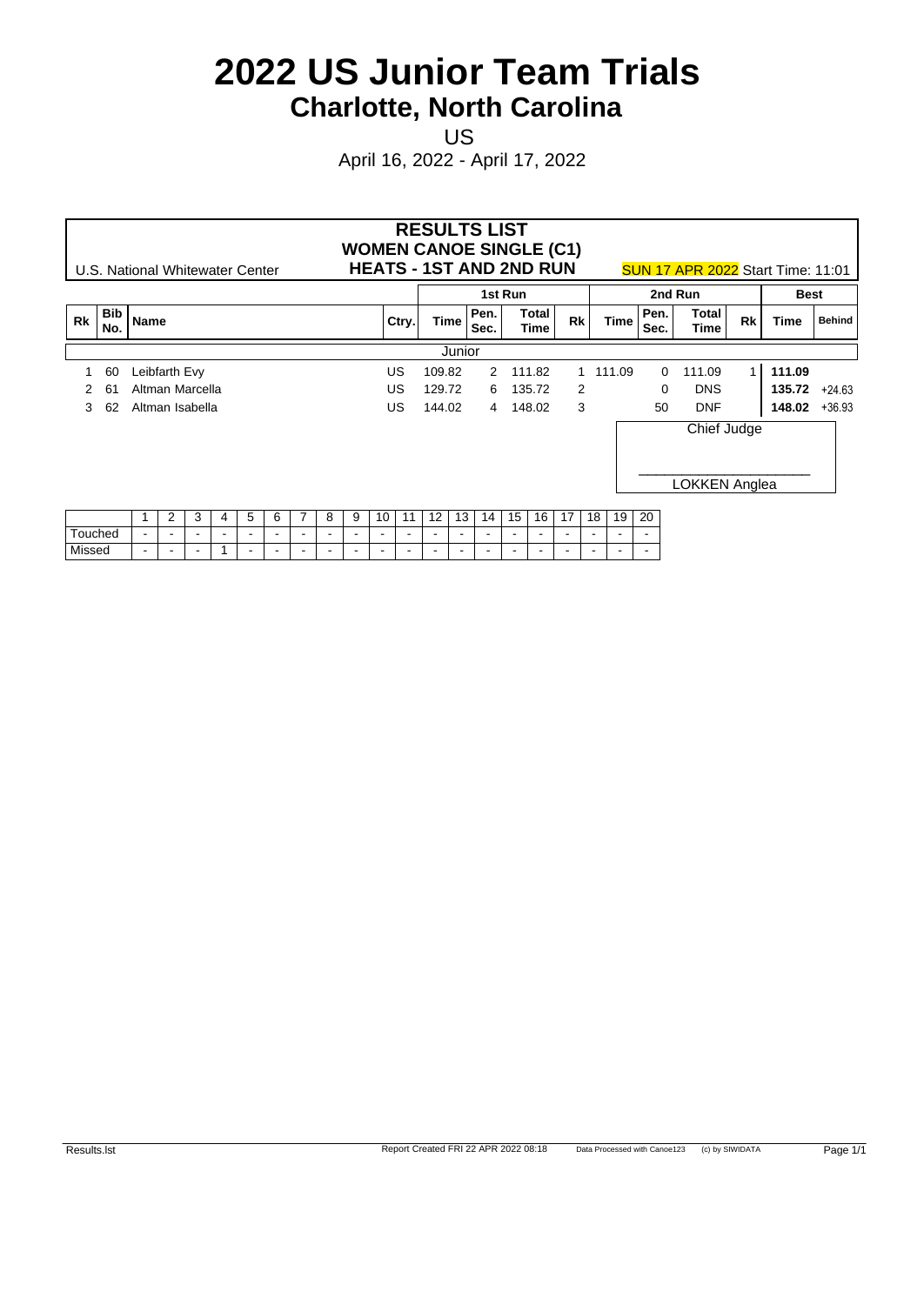US **US US US US** 

|         |            |        | U.S. National Whitewater Center |                          |                          |        |        |        |                          |                          |                          |                          | <b>RESULTS LIST</b><br><b>MEN CANOE SINGLE (C1)</b><br><b>HEATS - 1ST AND 2ND RUN</b> |                          |                          |                          |                          |           |                          |                          |                          | <b>SUN 17 APR 2022</b> Start Time: 11:07 |                |             |               |
|---------|------------|--------|---------------------------------|--------------------------|--------------------------|--------|--------|--------|--------------------------|--------------------------|--------------------------|--------------------------|---------------------------------------------------------------------------------------|--------------------------|--------------------------|--------------------------|--------------------------|-----------|--------------------------|--------------------------|--------------------------|------------------------------------------|----------------|-------------|---------------|
|         |            |        |                                 |                          |                          |        |        |        |                          |                          |                          |                          |                                                                                       |                          |                          | 1st Run                  |                          |           |                          |                          |                          | 2nd Run                                  |                | <b>Best</b> |               |
| Rk      | Bib<br>No. | Name   |                                 |                          |                          |        |        |        |                          |                          |                          | Ctry.                    | Time                                                                                  |                          | Pen.<br>Sec.             |                          | Total<br>Time            | <b>Rk</b> |                          | <b>Time</b>              | Pen.<br>Sec.             | Total<br>Time                            | <b>Rk</b>      | Time        | <b>Behind</b> |
|         |            |        |                                 |                          |                          |        |        |        |                          |                          |                          |                          |                                                                                       | Junior                   |                          |                          |                          |           |                          |                          |                          |                                          |                |             |               |
|         | -71        |        | Bohn Luca                       |                          |                          |        |        |        |                          |                          |                          | <b>US</b>                | 148.44                                                                                |                          | 306                      |                          | 454.44                   |           |                          | 2 276.71                 | 20                       | 296.71                                   | 2              | 296.71      |               |
|         |            |        |                                 |                          |                          |        |        |        |                          |                          |                          |                          |                                                                                       | Open                     |                          |                          |                          |           |                          |                          |                          |                                          |                |             |               |
|         | 70         |        | <b>Francis Nathaniel</b>        |                          |                          |        |        |        |                          |                          |                          | <b>US</b>                | 118.82                                                                                |                          | 10                       |                          | 128.82                   |           |                          | 1 110.16                 | $\overline{0}$           | 110.16                                   | 1 <sup>1</sup> | 110.16      |               |
|         |            |        |                                 |                          |                          |        |        |        |                          |                          |                          |                          |                                                                                       |                          |                          |                          |                          |           |                          |                          |                          | Chief Judge<br><b>LOKKEN Anglea</b>      |                |             |               |
|         |            |        |                                 |                          |                          |        |        |        |                          |                          |                          |                          |                                                                                       |                          |                          |                          |                          |           |                          |                          |                          |                                          |                |             |               |
|         |            |        | 2                               | 3                        | 4                        | 5      | 6      |        | 8                        | 9                        | 10                       | 11                       | 12                                                                                    | 13                       | 14                       | 15                       | 16                       | 17        | 18                       | 19                       | 20                       |                                          |                |             |               |
| Touched |            | $\,$   |                                 | $\overline{\phantom{a}}$ |                          |        |        |        |                          | $\overline{\phantom{a}}$ | $\overline{\phantom{a}}$ | $\overline{\phantom{a}}$ | $\overline{\phantom{a}}$                                                              | $\overline{\phantom{a}}$ | $\overline{\phantom{a}}$ |                          |                          |           | $\overline{\phantom{a}}$ |                          |                          |                                          |                |             |               |
| Missed  |            | $\sim$ | $\sim$                          | $\overline{\phantom{a}}$ | $\overline{\phantom{a}}$ | $\sim$ | $\sim$ | $\sim$ | $\overline{\phantom{a}}$ | $\sim$                   | $\overline{\phantom{a}}$ | $\overline{\phantom{a}}$ | $\overline{\phantom{a}}$                                                              | $\overline{\phantom{a}}$ | $\sim$                   | $\overline{\phantom{a}}$ | $\overline{\phantom{a}}$ | $\sim$    | $\blacksquare$           | $\overline{\phantom{a}}$ | $\overline{\phantom{a}}$ |                                          |                |             |               |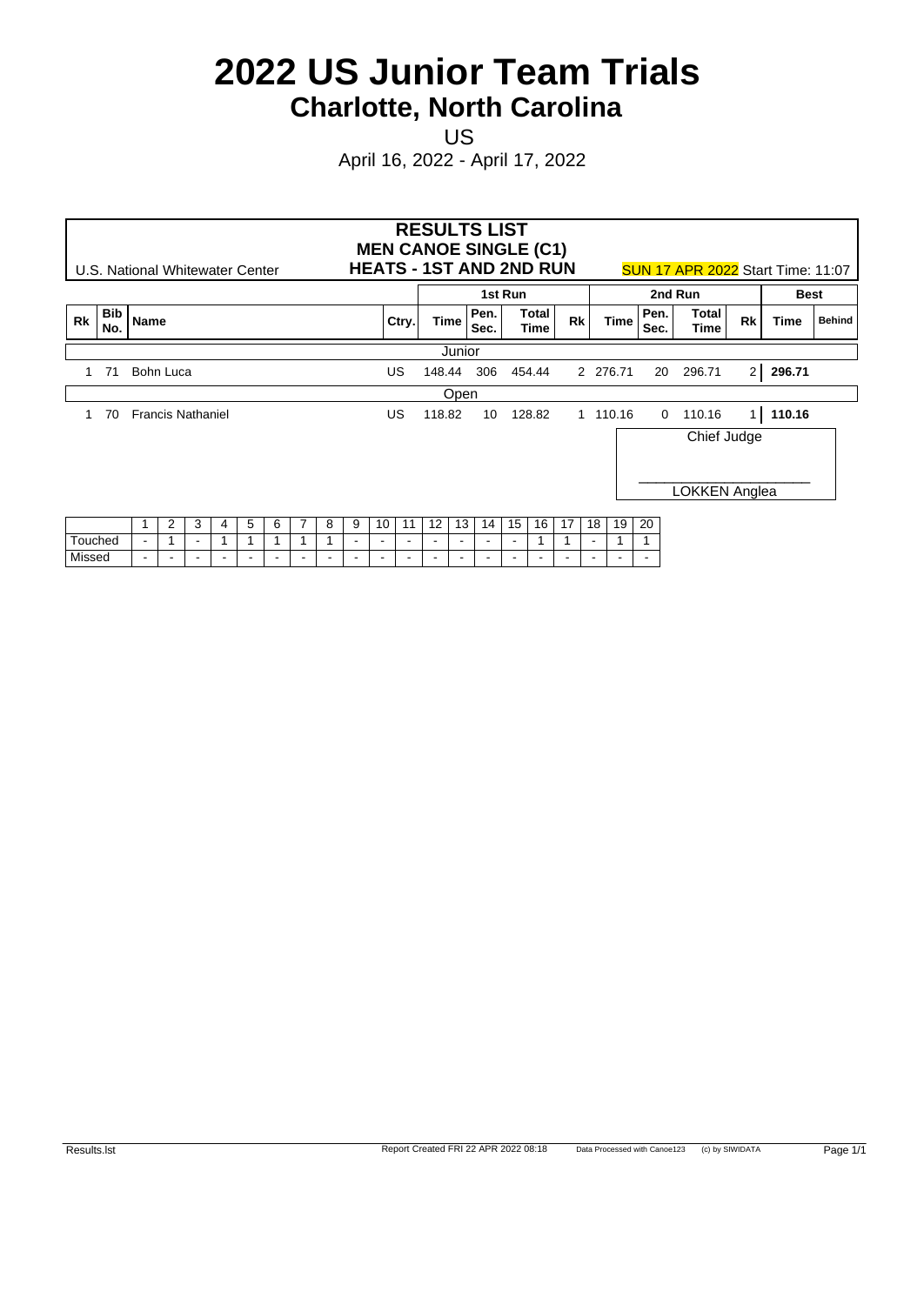US **US US US US** 

|      |                   | U.S. National Whitewater Center | <b>RESULTS LIST</b><br><b>MEN EXTREME</b><br>2ND RUN | <b>SUN 17 APR 2022</b> Start Time: 11:35 |             |                    |                      |               |  |  |  |  |
|------|-------------------|---------------------------------|------------------------------------------------------|------------------------------------------|-------------|--------------------|----------------------|---------------|--|--|--|--|
| Rank | <b>Bib</b><br>No. | <b>Name</b>                     |                                                      | Ctry.                                    | <b>Time</b> | Penalty<br>Seconds | <b>Total</b><br>Time | <b>Behind</b> |  |  |  |  |
|      |                   |                                 | Junior                                               |                                          |             |                    |                      |               |  |  |  |  |
| -1   | 101               | Sharp Sam                       |                                                      | US                                       | 48.10       | 0                  | 48.10                |               |  |  |  |  |
| 2    | 104               | Christie Williams John Coleman  |                                                      | <b>US</b>                                | 48.63       | $\mathbf 0$        | 48.63                | $+0.53$       |  |  |  |  |
| 3    | 105               | Long Merle                      |                                                      | US                                       | 48.71       | $\Omega$           | 48.71                | $+0.61$       |  |  |  |  |
| 4    | 103               | Long Kyler                      |                                                      | US                                       | 49.80       | 0                  | 49.80                | $+1.70$       |  |  |  |  |
| 5    | 106               | Southworth Benjamin             |                                                      | US                                       | 50.01       | 0                  | 50.01                | $+1.91$       |  |  |  |  |
| 6    | 108               | Long Bryson                     |                                                      | US                                       | 50.19       | $\Omega$           | 50.19                | $+2.09$       |  |  |  |  |
| 7    | 112               | George Bennett                  |                                                      | <b>US</b>                                | 50.73       | 0                  | 50.73                | $+2.63$       |  |  |  |  |
| 8    | 109               | Pathiyal Arjun                  |                                                      | <b>US</b>                                | 51.12       | 0                  | 51.12                | $+3.02$       |  |  |  |  |
| 9    | 110               | <b>Delker Andrew</b>            |                                                      | US                                       | 51.64       | 0                  | 51.64                | $+3.54$       |  |  |  |  |
| 10   | 121               | <b>Hall Amir</b>                |                                                      | US                                       | 51.79       | 0                  | 51.79                | $+3.69$       |  |  |  |  |
| 11   | 107               | Nothman Noah                    |                                                      | US                                       | 52.59       | 0                  | 52.59                | $+4.49$       |  |  |  |  |
| 12   | 116               | Juntunen Jack                   |                                                      | US                                       | 52.81       | $\mathbf 0$        | 52.81                | $+4.71$       |  |  |  |  |
| 13   | 120               | <b>Bronson Theodore</b>         |                                                      | US                                       | 65.60       | $\mathbf 0$        | 65.60                | $+17.50$      |  |  |  |  |
|      |                   |                                 | Open                                                 |                                          |             |                    |                      |               |  |  |  |  |
| 1    | 118               | Soto Eldredge Geral Manuel      |                                                      | CHI                                      | 52.72       | $\mathbf 0$        | 52.72                |               |  |  |  |  |
| 2    | 114               | Pathiyal Aditya                 |                                                      | US                                       | 52.73       | 0                  | 52.73                | $+0.01$       |  |  |  |  |
| 3    | 117               | Pathiyal Ashwin                 |                                                      | <b>US</b>                                | 54.02       | $\mathbf 0$        | 54.02                | $+1.30$       |  |  |  |  |
| 4    | 115               | Christie Williams Wyatt         |                                                      | US                                       | 55.83       | $\mathbf 0$        | 55.83                | $+3.11$       |  |  |  |  |
|      |                   |                                 |                                                      |                                          |             | Chief Judge        |                      |               |  |  |  |  |
|      |                   |                                 |                                                      |                                          |             | LOKKEN Anglea      |                      |               |  |  |  |  |

|         | - | $\sim$<br> | 4 |  | o                        | . .<br>$\cdot$ | 10 | - | $\overline{\phantom{a}}$<br>ن ا | ہ ہ | $\overline{\phantom{0}}$<br>∽<br>$\cdot$ | 16 | . - | <b>4 C</b> | 10<br>$\sigma$ | 20 |
|---------|---|------------|---|--|--------------------------|----------------|----|---|---------------------------------|-----|------------------------------------------|----|-----|------------|----------------|----|
| Гоuched |   |            | - |  |                          |                |    |   | $\overline{\phantom{0}}$        |     |                                          |    |     | $-$        | . .            |    |
| Missed  |   |            | - |  | $\overline{\phantom{a}}$ | . .            |    |   |                                 | . . |                                          |    |     | -          | . .            |    |